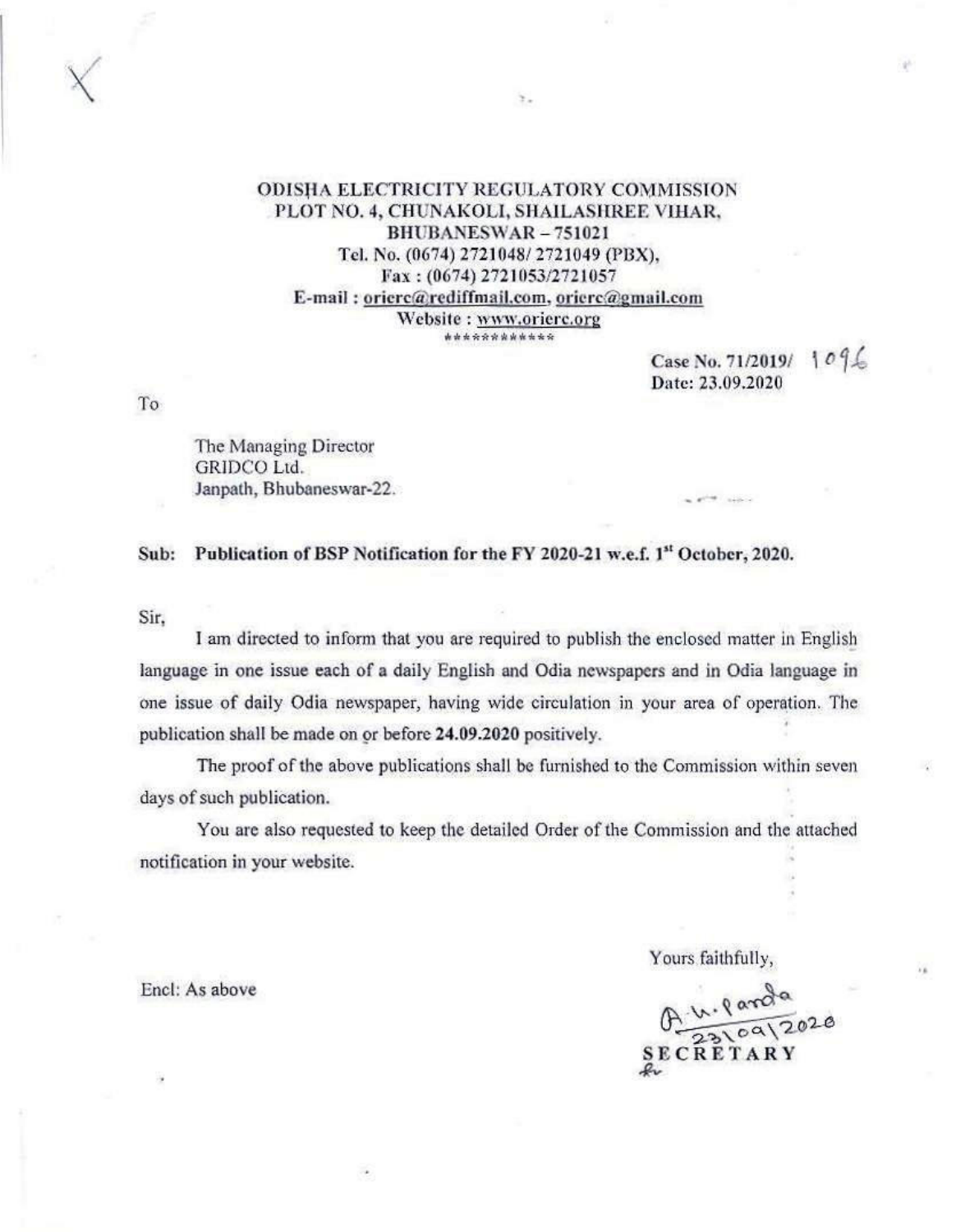### **GRIDCO LIMITED Janpath, Bhubaneswar-22 \*\*\*\*\***

# **NOTIFICATION**

# **BULK SUPPLY PRICE EFFECTIVE FROM 1ST OCTOBER, 2020**

 In exercise of powers conferred under Section 86 (1) (b) and other related provisions of the Electricity Act, 2003, the Odisha Electricity Regulatory Commission has passed an order on 23.09.2020 in Case No. 71of 2019 with regard to revision of Aggregate Revenue Requirement and of Bulk Supply Price of GRIDCO Ltd. effective from 01.10.2020 for purchase of power by TPCODL, NESCO Utility, WESCO Utility & SOUTHCO Utility strictly for use by the State consumers.

The GRIDCO Ltd. hereby notifies the schedule of Bulk Supply Price as given below:

#### **Bulk Supply Price**

The Bulk Supply Price, as under, shall be applicable for sale of power by GRIDCO Ltd. to the Distribution Utilities (TPCODL, NESCO Utility, WESCO Utility and SOUTHCO Utility) which is strictly meant for supply of power by the Utilities to the State consumers and not for resale to any other utility / trader under Open Access. The total charges payable by a Distribution Utility shall be calculated by summation of the following charges mentioned in Para (A) to (F) below and applicable for supply of power with effect from **01.10.2020** until further order.

(A) **Energy Charges:** The charges on the scheduled energy supplied by GRIDCO Ltd. to the Distribution Utilities shall be as follows:

| <b>TPCODL</b>          | ۰   | 277.00        | paise per kWH        |
|------------------------|-----|---------------|----------------------|
| <b>NESCO Utility</b>   |     |               | 316.30 paise per kWH |
| <b>WESCO Utility</b>   | . . | <b>322.60</b> | paise per kWH        |
| <b>SOUTHCO Utility</b> |     | 197.40        | paise per kWH        |

- (B) **Adjustment for Overdrawal / Underdrawal of Energy***:* Any over or under drawal of energy by the Distribution Utilities will be billed by GRIDCO Ltd. and paid by the Distribution Utilities at the above Bulk Supply Price till Intra-State DSM Regulations comes into force in the State. Thereafter, overdrawal/underdrawal of energy by the Distribution Utilities shall be regulated under the provisions of Intra-State DSM Regulations.
- (C) **Demand Charges**: There shall not be any levy of separate maximum demand charges upto the permitted SMD in a month for the distribution utilities for the FY 2020-21. Permitted SMD would mean monthly SMD recorded upto maximum of 10% over the